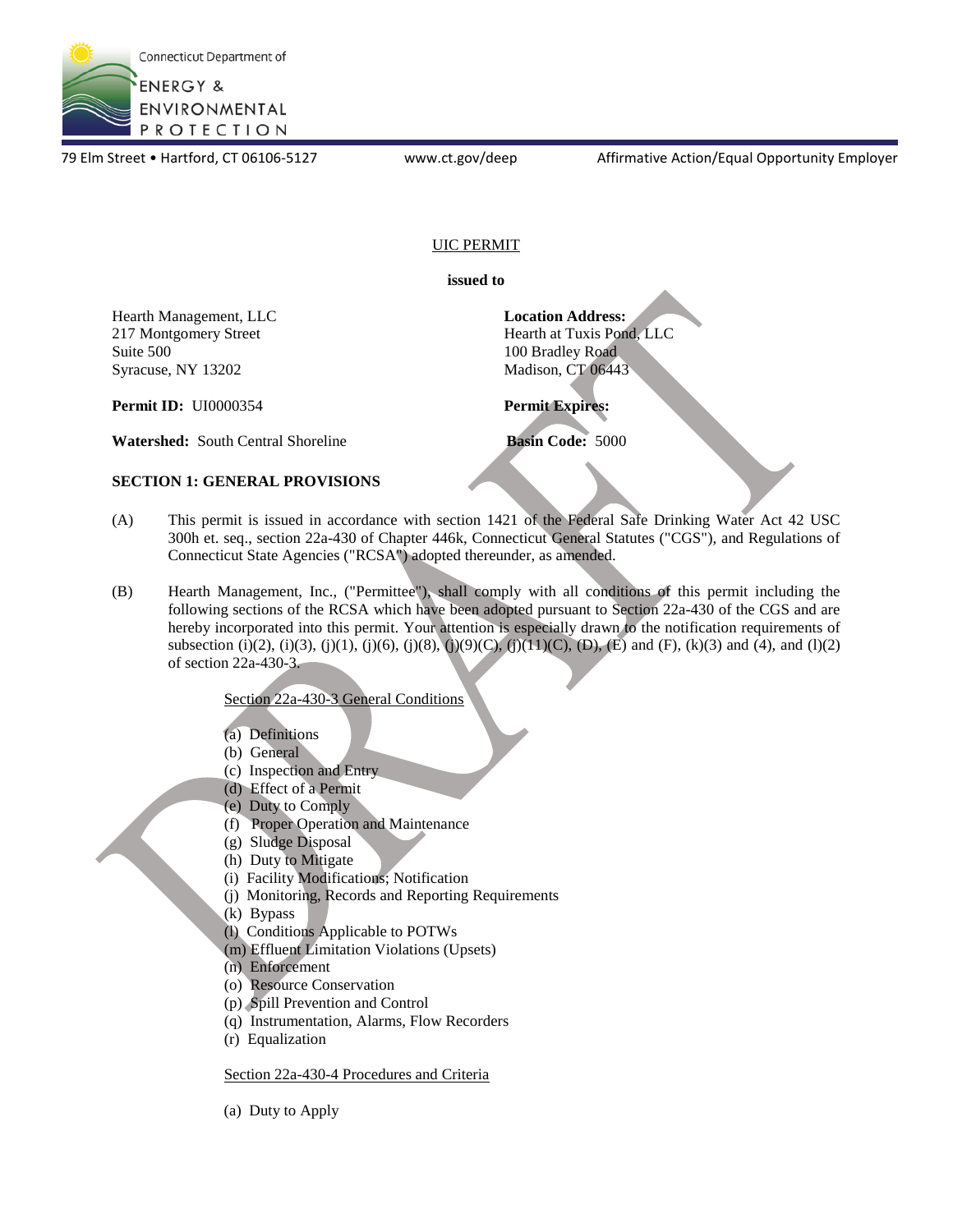- (b) Duty to Reapply
- (c) Application Requirements
- (d) Preliminary Review
- (e) Tentative Determination
- (f) Draft Permits, Fact Sheets
- (g) Public Notice, Notice of Hearing
- (h) Public Comments
- (i) Final Determination
- (j) Public Hearings
- (k) Submission of Plans and Specifications. Approval.
- (l) Establishing Effluent Limitations and Conditions
- (m) Case by Case Determinations
- (n) Permit issuance or renewal
- (o) Permit Transfer
- (p) Permit revocation, denial or modification
- (q) Variances
- (r) Secondary Treatment Requirements
- (s) Treatment Requirements for Metals and Cyanide
- (t) Discharges to POTWs Prohibitions
- (C) Violations of any of the terms, conditions, or limitations contained in this permit may subject the Permittee to enforcement action, including but not limited to, seeking penalties, injunctions and/or forfeitures pursuant to applicable sections of the CGS and RCSA.
- (D) Any false statement in any information submitted pursuant to this permit may be punishable as a criminal offense under Section 22a-438 or 22a-131a of the CGS or in accordance with section 22a-6, under Section 53a-157 of the CGS.
- (E) The Permittee shall comply with Section 22a-416-1 through Section 22a-416-10 of the RCSA concerning operator certification.
- (F) No provision of this permit and no action or inaction by the Commissioner of Energy & Environmental Protection ("Commissioner") shall be construed to constitute an assurance by the Commissioner that the actions taken by the Permittee pursuant to this permit will result in compliance or prevent or abate pollution.
- (G) The authorization to discharge under this permit may not be transferred without prior written approval of the Commissioner. To request such approval, the Permittee and proposed transferee shall register such proposed transfer with the Commissioner at least thirty (30) days prior to the transferee becoming legally responsible for creating or maintaining any discharge which is the subject of the permit transfer. Failure, by the transferee, to obtain the Commissioner's approval prior to commencing such discharge(s) may subject the transferee to enforcement action for discharging without a permit pursuant to applicable sections of the CGS and RCSA.
- (H) Nothing in this permit shall relieve the Permittee of other obligations under applicable federal, state and local law.
- (I) An annual fee shall be paid for each year this permit is in effect as set forth in Section 22a-430-7 of the RCSA.
- (J) This permitted discharge is consistent with the applicable goals and policies of the Connecticut Coastal Management Act (Section 22a-92 of the CGS).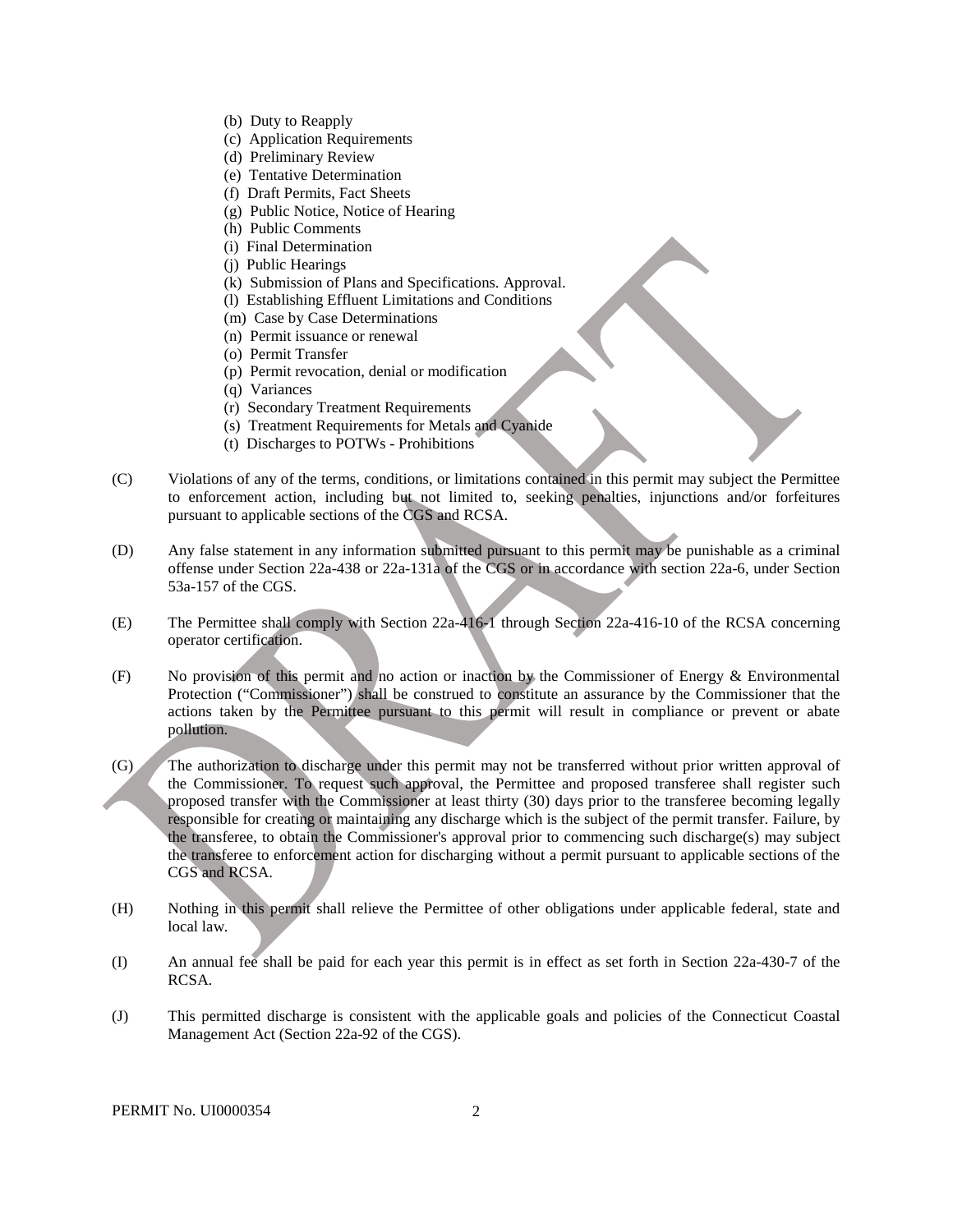#### **SECTION 2: DEFINITIONS**

- (A) The definitions of the terms used in this permit shall be the same as the definitions contained in Section 22a-423 of the CGS and Sections 22a-430-3(a) and 22a-430-6 of the RCSA.
- (B) In addition to the above, the following definitions shall apply to this permit:

 "Annual", in the context of a sampling frequency, shall mean the sample must be taken in the month of February.

"Average Monthly Limit" means the highest allowable average of all grab samples taken during any calendar month.

 "Maximum Concentration", in the context of this permit, is defined as the maximum concentration at any time as determined by a grab sample.

 "Quarterly", in the context of a sampling frequency, shall mean sampling is required during each calendar quarter ending on the last day of March, June, September and December.

 "3 times per year", in the context of a maintenance frequency, shall mean the maintenance must be performed at least 3 times during the period of May to November.

 "Twice per month", when used as a sample frequency, shall mean two samples per calendar month collected no less than 12 days apart.

### **SECTION 3: COMMISSIONER'S DECISION**

- (A) The Commissioner has made a final determination and found that the continuance of the existing system to treat the discharge will protect the waters of the state from pollution. The Commissioner's decision is based on **Application No. 201106445** for permit reissuance received on September 6, 2011 and the administrative record established in the processing of that application.
- all approvals issued by the Commissioner or the Commissioner's authorized agent for the discharges and/or (B) The Commissioner hereby authorizes the Permittee to discharge a maximum flow of 13,125 gallons per day of domestic sewage in accordance with the provisions of this permit, the above referenced application, and activities authorized by, or associated with, this permit.
- as amended. The permit as modified or renewed under this paragraph may also contain any other (C) The Commissioner reserves the right to make appropriate revisions to the permit in order to establish any appropriate effluent limitations, schedules of compliance, or other provisions that may be authorized under the Federal Safe Drinking Water Act or the Connecticut General Statutes or regulations adopted thereunder, requirements of the Federal Safe Drinking Water Act or Connecticut General Statutes or regulations adopted thereunder, which are then applicable.

## **SECTION 4: EFFLUENT LIMITATIONS AND MONITORING REQUIREMENTS**

 such additive complies with Section 22a-461 of the CGS. The Commissioner in no way certifies the safety (A) The use of any sewage system additive as defined in section  $22a-460(g)$  of the CGS is prohibited unless or effectiveness of any sewage system additive.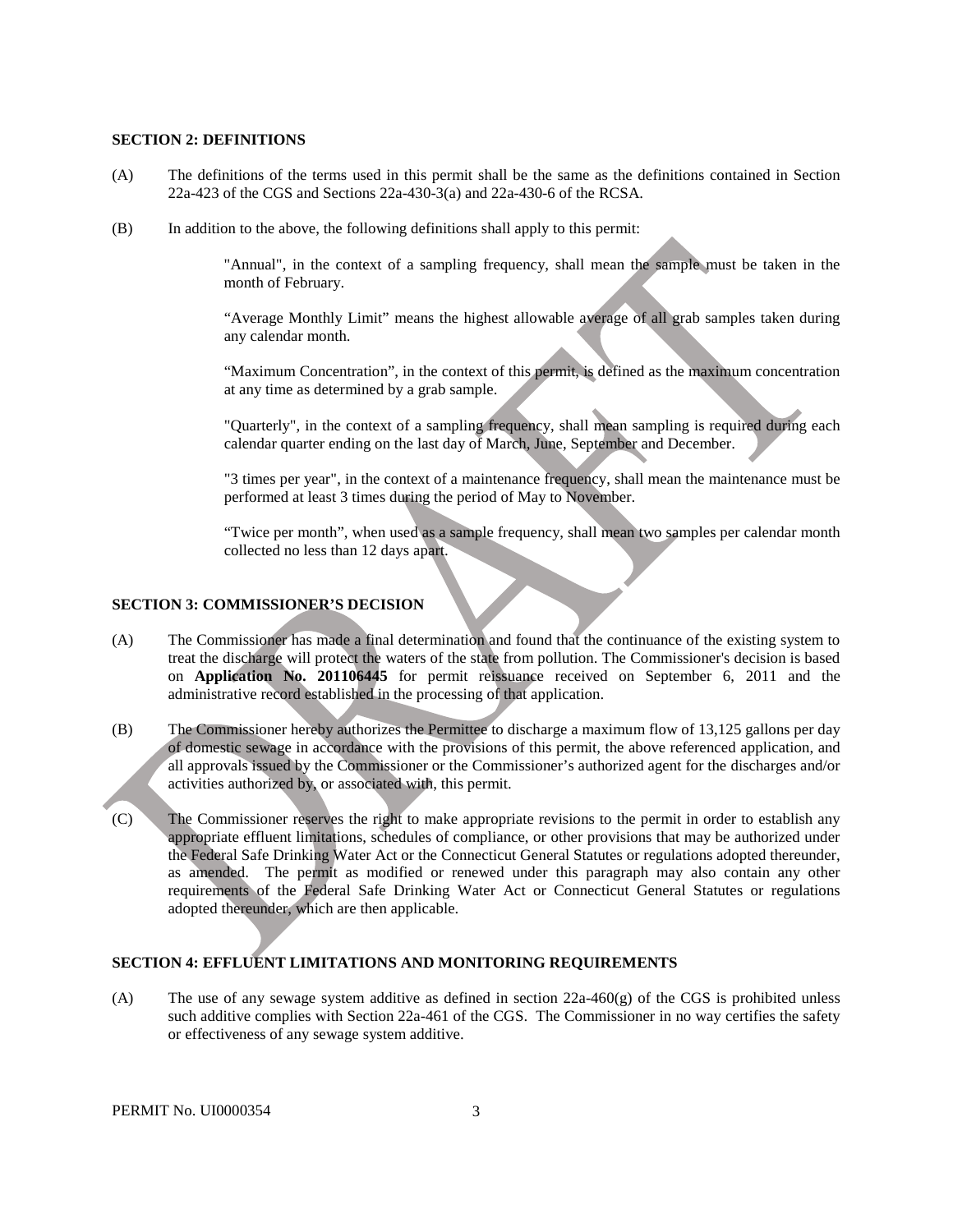- (B) Oils, greases, industrial or commercial wastes, toxic chemicals, or other substances that will adversely affect the operation of the subsurface sewage treatment and disposal system, or, which may pollute ground or surface water, shall not be discharged to the subsurface sewage treatment and disposal system.
- (C) The Permittee shall assure that groundwater affected by the subject discharge shall conform to the Connecticut Water Quality Standards.
- (D) This permit becomes effective on the date of signature.
- (E) The Permittee shall operate and maintain all processes as installed in accordance with the approved plans and specifications and as outlined in the associated operation and maintenance manual. This includes but is not limited to all mixing equipment, anoxic tanks, chemical feed systems, effluent filters, disinfection systems or any other process equipment necessary for the optimal removal of pollutants. The Permittee shall neither bypass nor fail to operate any of the approved equipment or processes without the written approval of the Commissioner.
- (F) The discharge shall not exceed and shall otherwise conform to the specific terms and conditions listed in this permit. The discharge is restricted by, and shall be monitored in accordance with the Tables A through C, which are incorporated into this permit as Attachment 1.
- (G) The pH of the discharge shall not be less than 6.0 nor greater than 9.0 Standard Units at any time and shall be monitored on a weekly basis. The Permittee shall report pH values, specifically maximum and minimum, for each day of sample collection.
- (H) The Permittee shall maintain at the facility a record of the total flow for each day of discharge and shall report on the discharge monitoring report the total flow and number of hours of discharge for the day of sample collection and the average daily flow for each sampling month.
- (I) All samples shall be comprised of only those wastewaters described in this schedule, therefore, samples shall be taken prior to combination with wastewaters of any other type and after all approved treatment units, if applicable. All samples taken shall be representative of the discharge during standard operating conditions.
- (J) In cases where limits and sample type are specified but sampling is not required, the limits specified shall apply to all samples which may be collected and analyzed by the Department of Energy and Environmental Protection personnel, the Permittee, or other parties.
- (K) The Permittee shall ensure that the wastewater treatment facility is operated by a person with a valid and effective certification in the State of Connecticut, at a minimum, as a facility Class 3 operator pursuant to Section 22a-416(d) of the CGS and the regulations adopted thereunder. The Permittee shall ensure that the wastewater treatment facility is operated by such an operator with such qualifications throughout the entire life of the wastewater treatment facility.
- (L) The Permittee shall monitor, inspect and maintain the treatment facilities in accordance with Table D, which is incorporated into this permit as Attachment 2.
- into this permit as Attachment 3. (M) The Permittee shall perform groundwater monitoring in accordance with Table E, which is incorporated
- (N) The monitoring and sampling required within this permit is the minimum for reporting purposes only. More frequent monitoring and sampling of the treatment system may be required to operate the facility to obtain acceptable results for the parameters being monitored as required by the Operation and Maintenance Manual approved by the Commissioner.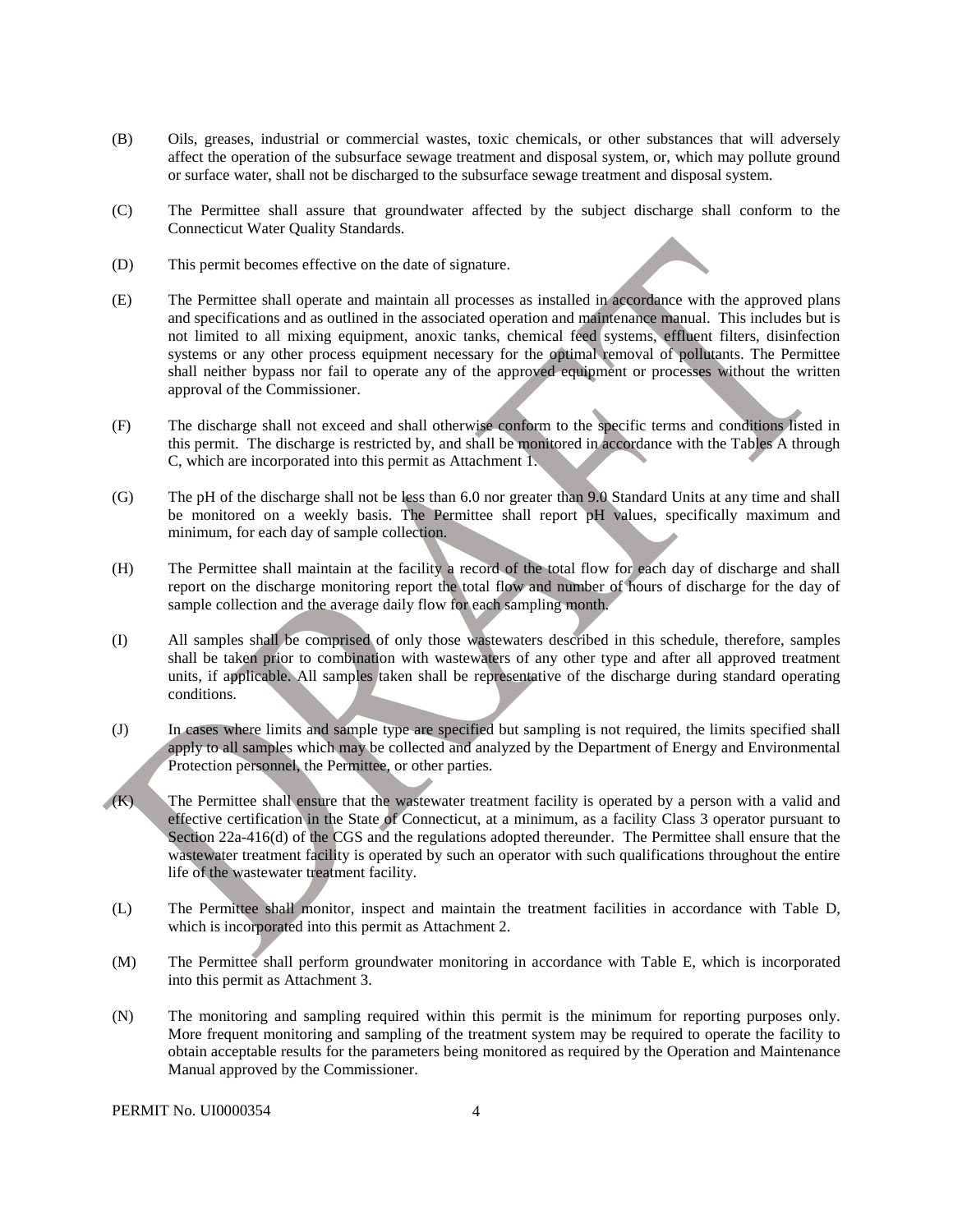#### **SECTION 5: SAMPLE COLLECTION AND HANDLING, ANALYTICAL TECHNIQUES, AND REPORTING REQUIREMENTS**

- (A) Chemical analyses to determine compliance with effluent limits and conditions established in this permit shall be performed using the methods approved by the Environmental Protection Agency pursuant to 40 CFR 136 unless an alternative method has been approved in writing in accordance with 40 CFR 136.4 or as provided in Section 22a-430-3(j)(7) of the RCSA. Chemicals which do not have methods of analysis defined in 40 CFR 136 shall be analyzed in accordance with methods specified in this permit. All metals analyses identified in this permit shall refer to analyses for Total Recoverable Metal as defined in 40 CFR 136 unless otherwise specified.
- (B) If any sample analysis indicates that an effluent limitation specified in Section 4 of this permit has been exceeded, a second sample of the effluent shall be collected and analyzed for the parameter(s) in question and the results shall be reported to the Commissioner within thirty (30) days of the exceedance. Resampling for a permit violation is in addition to routine required sampling.
- (C) The Permittee shall enter the results of chemical analysis and treatment facilities monitoring and maintenance required by Section 4 on a Discharge Monitoring Report (DMR) provided by this office and shall submit such DMR to the Bureau of Materials Management and Compliance Assurance at the address below. Except for continuous monitoring, any monitoring required more frequently than monthly shall be reported on an attachment to the DMR, and any additional monitoring conducted in accordance with 40 CFR 136 or other methods approved by the Commissioner shall also be included on the DMR, or as an attachment, if necessary. The report shall also include a detailed explanation of each violation of the limitations specified, the corrective actions performed, and a schedule for completing any necessary remaining corrective action. The DMR shall be received at this address by the last day of the month following the month in which the samples are taken.

**Attn: DMR Processing Connecticut Department of Energy and Environmental Protection Bureau of Materials Management and Compliance Assurance Water Permitting and Enforcement Division 79 Elm Street Hartford, CT 06106-5127** 

- (D) If this permit requires monitoring of a discharge on a calendar basis (e.g. Monthly, quarterly, etc.) but a discharge has not occurred within the frequency of sampling specified in the permit, the Permittee must submit the DMR as scheduled, indicating "NO DISCHARGE". For those permittees whose required monitoring is discharge dependent (e.g. per batch), the minimum reporting frequency is monthly. Therefore, if there is no discharge during a calendar month for a batch discharge, a DMR must be submitted indicating such by the end of the following month.
- (E) NetDMR Reporting Requirements
	- (1) Prior to one-hundred and eighty (180) days after the issuance of this permit, the Permittee may report all chemical analysis, monitoring and maintenance data, and other reports to the Department in hard copy form or electronically using NetDMR, a web-based tool that allows Permittees to electronically submit discharge monitoring reports (DMRs) and other required reports through a secure internet connection. Unless otherwise approved in writing by the Commissioner, no later than one-hundred and eighty (180) days after the issuance of this permit the Permittee shall begin reporting electronically using NetDMR. Specific requirements regarding subscription to NetDMR and submittal of data and reports in hard copy form and for submittal using NetDMR are described below: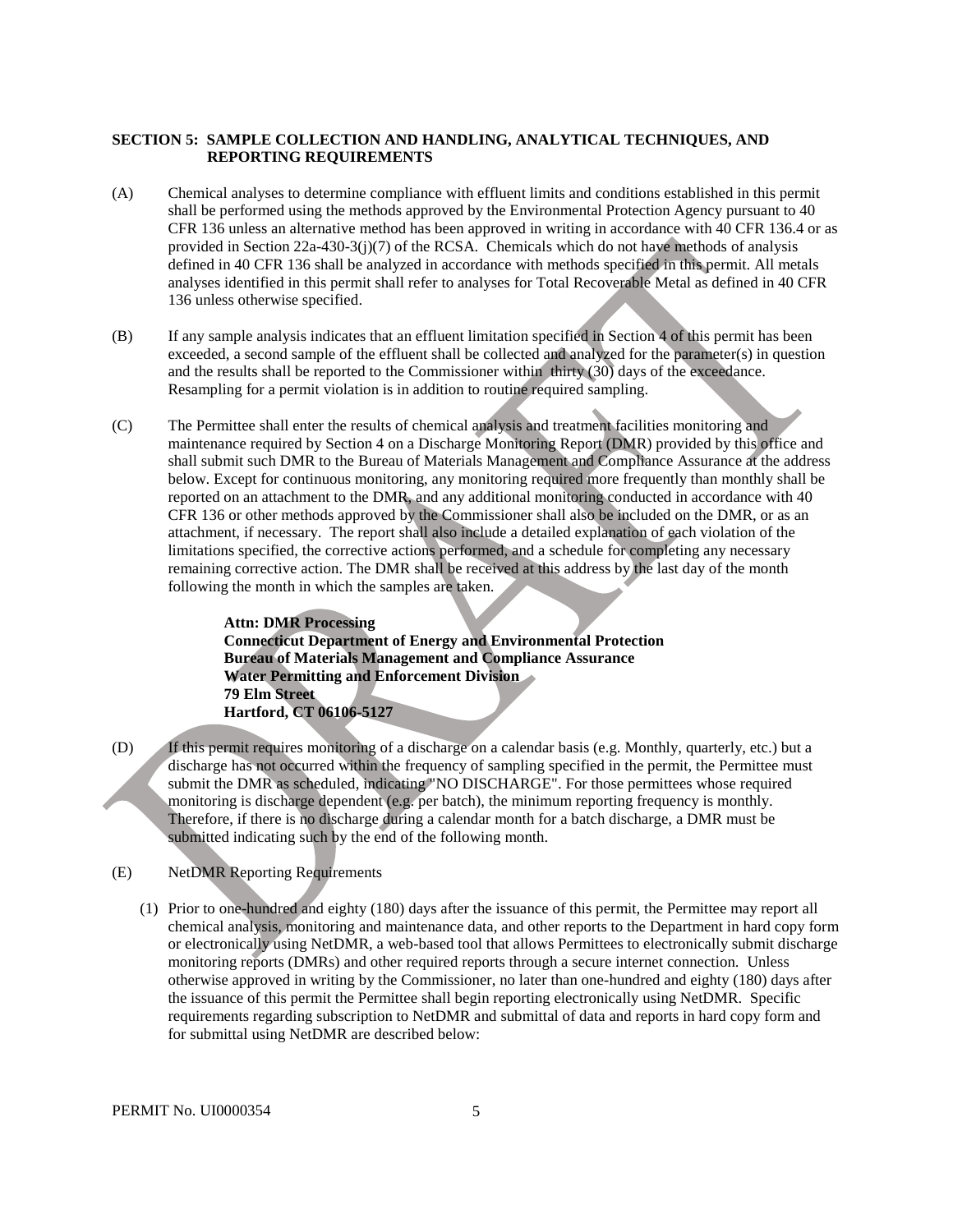(a) Submittal of NetDMR Subscriber Agreement:

 authorized to sign the Permittee's discharge monitoring reports ("Signatory Authority") as described in information. Information on NetDMR is available on the Department's website at On or before thirty (30) days after the issuance of this permit, the Permittee and/or the person RCSA Section 22a-430-3(b)(2) shall contact the Department at [deep.netdmr@ct.gov a](mailto:deep.netdmr@ct.gov)nd initiate the NetDMR subscription process for electronic submission of Discharge Monitoring Report (DMR) [www.ct.gov/deep/netdmr.](https://www.ct.gov/deep/netdmr) On or before ninety (90) days after issuance of this permit the Permittee shall submit a signed copy of the *Connecticut DEEP NetDMR Subscriber Agreement* to the Department*.*

(b) Submittal of Reports Using NetDMR:

 electronically to the Department no later than the last day of the month following the completed or other reports to the Department. The Permittee shall also electronically file any written report of Unless otherwise approved by the Commissioner, on or before one-hundred and eighty (180) days after issuance of this permit, the Permittee and/or the Signatory Authority shall electronically submit DMRs and reports required under this permit to the Department using NetDMR in satisfaction of the DMR submission requirement in paragraph (C) of this Section of this permit. DMRs shall be submitted reporting period. All reports required under the permit, including any monitoring conducted more frequently than monthly or any additional monitoring conducted in accordance with 40 CFR 136, shall be submitted to the Department as an electronic attachment to the DMR in NetDMR. Once a Permittee begins submitting reports using NetDMR, it will no longer be required to submit hard copies of DMRs non-compliance described in paragraph (B) of this Section and in the following Section of this Permit as an attachment in NetDMR. NetDMR is accessed from: [https://netdmr.epa.gov/netdmr/public/home.htm.](https://netdmr.epa.gov/netdmr/public/home.htm)

(c) Submittal of NetDMR Opt-Out Requests:

 Commissioner may approve the submission of DMRs and other required reports in hard copy form approval on or before fifteen (15) days prior to the date a Permittee would be required under this If the Permittee is able to demonstrate a reasonable basis, such as technical or administrative infeasibility, that precludes the use of NetDMR for electronically submitting DMRs and reports, the ("opt-out request"). Opt-out requests must be submitted in writing to the Department for written permit to begin filing DMRs and other reports using NetDMR. This demonstration shall be valid for twelve (12) months from the date of the Department's approval and shall thereupon expire. At such time, DMRs and reports shall be submitted electronically to the Department using NetDMR unless the Permittee submits a renewed opt-out request and such request is approved by the Department. All opt-out requests and requests for the NetDMR subscriber form should be sent to the following address or by email at [deep.netdmr@ct.gov:](mailto:deep.netdmr@ct.gov)

**Attn: NetDMR Coordinator Connecticut Department of Energy and Environmental Protection Bureau of Materials Management and Compliance Assurance Water Permitting and Enforcement Division 79 Elm Street Hartford, CT 06106-5127** 

(d) Non-Electronic or Hard-Copy Submission:

The results of chemical analysis and treatment facilities monitoring that are not required to be submitted electronically under Section 5 shall be submitted in hard-copy form on a DMR provided by this office. Such DMRs and other reports not required to be submitted electronically shall be reported to the Bureau of Materials Management and Compliance Assurance at the following address.

#### **Attn: DMR Processing Connecticut Department of Energy & Environmental Protection**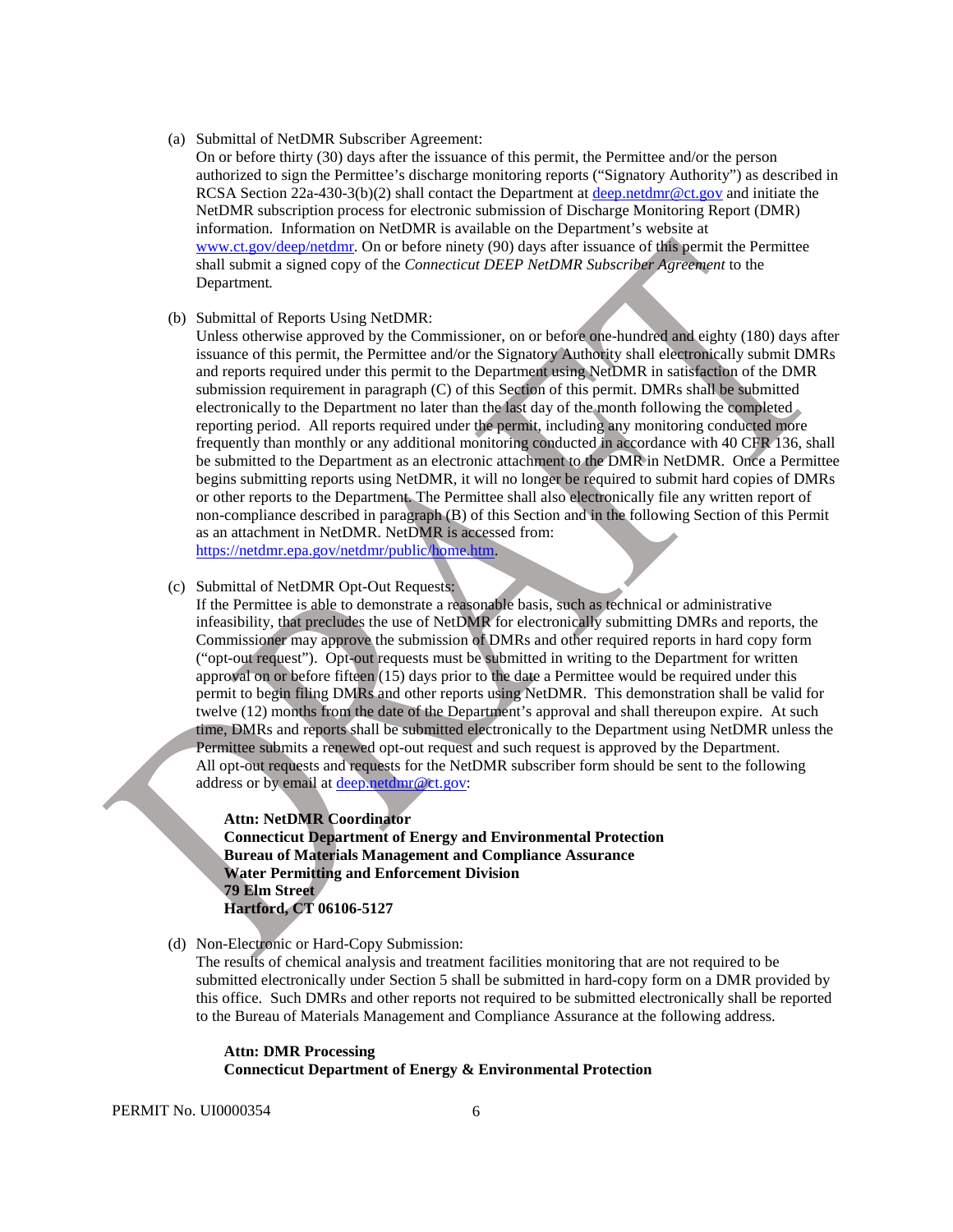#### **Bureau of Materials Management and Compliance Assurance Water Permitting and Enforcement Division 79 Elm Street Hartford, CT 06106-5127**

(e) Copies of all hard-copy DMRs shall be submitted concurrently to the local Health Department and the local Water Pollution Control Authority (hereinafter "WPCA").

#### **SECTION 6: COMPLIANCE SCHEDULE**

- (A) On or before seven (7) days after issuance of this permit, the Permittee shall record on the land records of the Town of Madison a document indicating the location of the zone of influence created by the subject discharge, as reflected in the application and approved plans and specifications for this permit. On or before one (1) month after issuance of this permit, the Permittee shall submit written verification to the Commissioner that the approved document indicating the location of the zone of influence created by the subject discharge as reflected in the application for this permit has been recorded on the land records in the Town of Madison.
- Permittee shall submit written verification to the Commissioner that this permit has been recorded on the (B) On or before seven (7) days after the issuance of this permit, the Permittee shall record a copy thereof on the land records in the Town of Madison. On or before one (1) month after issuance of this permit, the land records in the Town of Madison.
- submit the results of a detailed permit compliance audit to the Commissioner. Such audits shall be performed within sixty (60) days prior to the anniversary date. The compliance audits shall be performed by a qualified professional engineer licensed to practice in Connecticut with the appropriate education, experience and training that is relevant to the work required.  $(C)$ Every two (2) years, on or before the anniversary date of the issuance of this permit, the Permittee shall

 logs/records, equipment specifications, maintenance schedules, engineering drawings, and spare parts Each audit shall evaluate compliance with all permit terms and conditions for the preceding two-year period. The evaluation shall review all pertinent records and documents as necessary, including Discharge Monitoring Reports (DMRs), laboratory reports, operations and maintenance plans, performance inventory.

Each audit report shall include a description of all records and documents used in the evaluation, a summary of compliance with permit terms and conditions, and detailed descriptions of all remedial actions taken or proposed to address each violation or deficiency discovery.

A copy of each audit shall be submitted concurrently to the local WPCA and to the local Health Department.

This permit is hereby issued on

\_\_\_\_\_\_\_\_\_\_\_\_\_\_\_\_\_\_\_\_\_\_\_\_\_\_\_\_

Michael Sullivan Deputy Commissioner Department of Energy and Environmental Protection

cc: Madison Health Department

PERMIT No. UI0000354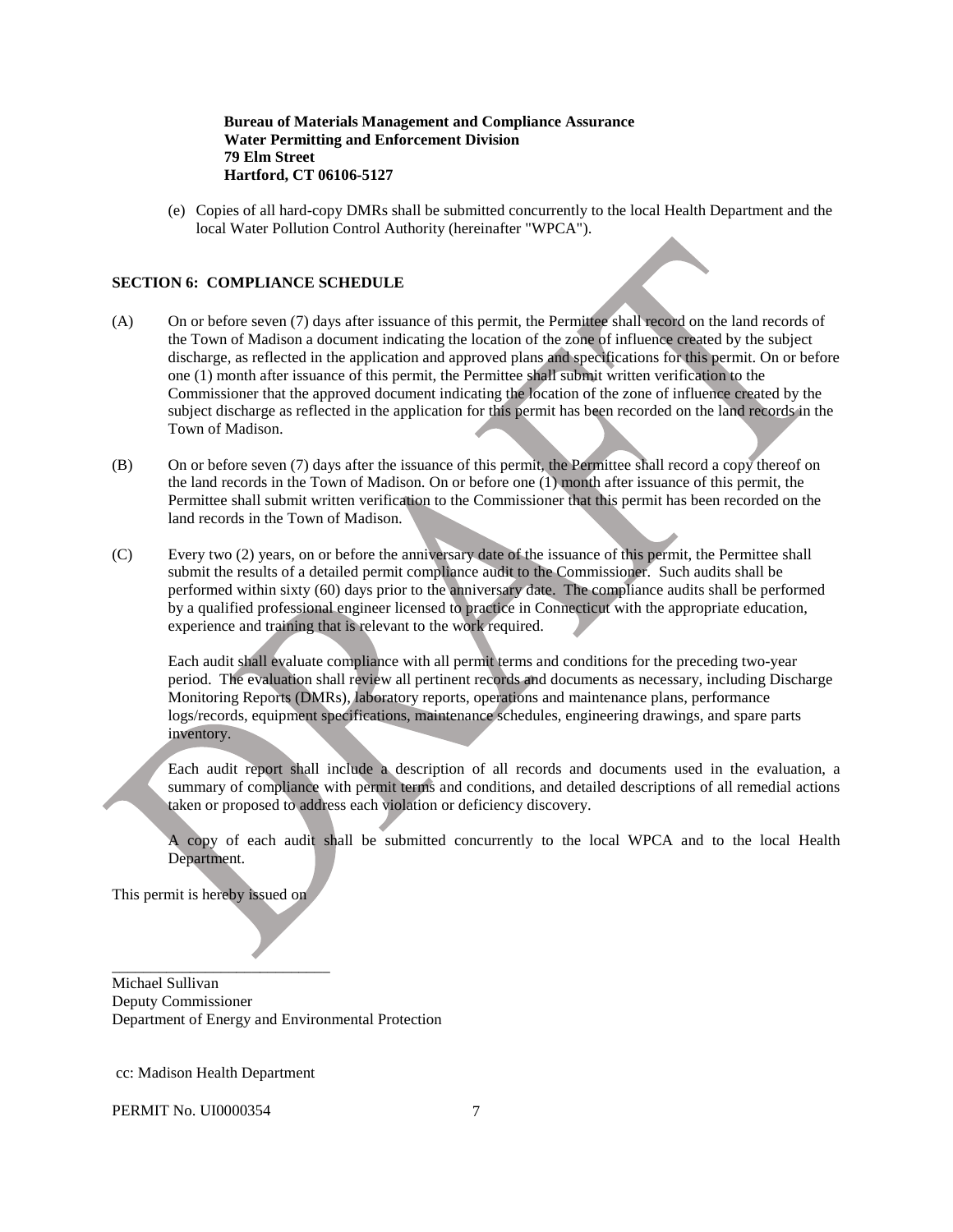ATTACHMENT 1

DMR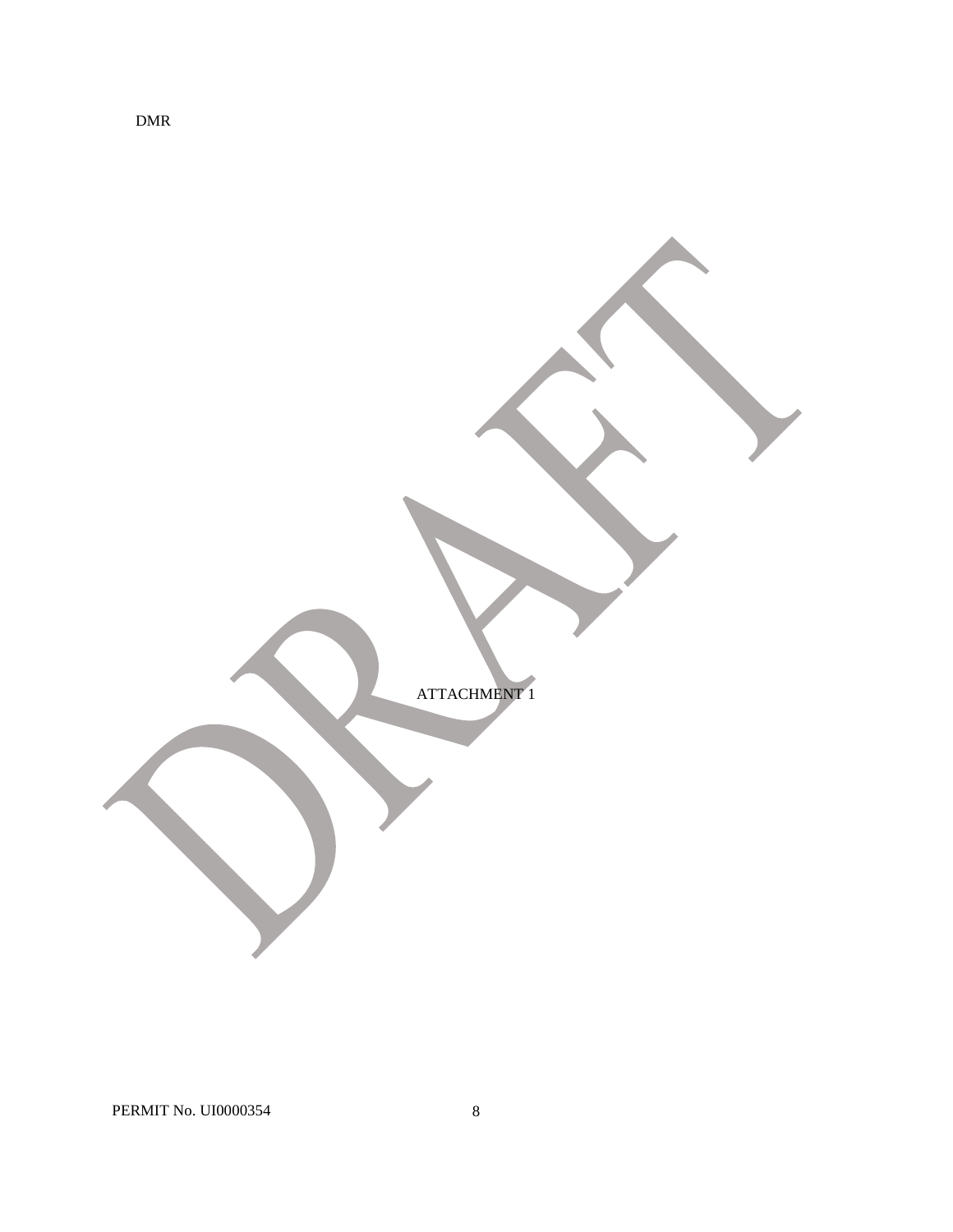| <b>TABLE A</b>                                                                          |                                 |                             |                        |             |                  |  |
|-----------------------------------------------------------------------------------------|---------------------------------|-----------------------------|------------------------|-------------|------------------|--|
| Discharge Serial No. 301-2                                                              |                                 |                             | Monitoring Location: G |             |                  |  |
| Wastewater Description: Domestic Sewage Influent to Zenon System                        |                                 |                             |                        |             |                  |  |
| Monitoring Location Description: EQ Sump                                                |                                 |                             |                        |             |                  |  |
| Maximum Daily Flow: 13,125 gallons per day<br>Average Daily Flow: 8,750 gallons per day |                                 |                             |                        |             |                  |  |
| <b>PARAMETER</b>                                                                        | <b>INSTANTANEOUS MONITORING</b> |                             |                        |             |                  |  |
|                                                                                         | Units                           | Average<br>Monthly<br>Limit |                        | Sample Type | Sample Frequency |  |
| <b>Biochemical Oxygen Demand</b>                                                        | mg/1                            |                             |                        | Grab        | Twice per month  |  |
| <b>Total Suspended Solids</b>                                                           | mg/1                            | ---                         |                        | Grab        | Twice per month  |  |
| <b>Total Nitrogen</b>                                                                   | mg/1                            |                             |                        | Grab        | Twice per month  |  |
| Ammonia                                                                                 | mg/1                            |                             |                        | Grab        | Twice per month  |  |
| Nitrate Nitrogen                                                                        | mg/1                            |                             |                        | Grab        | Twice per month  |  |
| Total Kjeldahl Nitrogen                                                                 | mg/1                            | ---                         |                        | Grab        | Twice per month  |  |
| Orthophosphate                                                                          | mg/1                            | ---                         |                        | Grab        | Twice per month  |  |
| <b>Total Phosphorus</b>                                                                 | mg/1                            | ⊾                           |                        | Grab        | Twice per month  |  |
| pH                                                                                      | SU                              |                             |                        | Grab        | Twice per month  |  |
| Oils & Grease                                                                           | mg/1                            | ---                         |                        | Grab        | Twice per month  |  |
| <b>ADDITIONAL NOTES:</b>                                                                |                                 |                             |                        |             |                  |  |

1. "---" in the limits column of this monitoring table means a limit is not specified, but monitoring is required and a value must be reported on the DMR.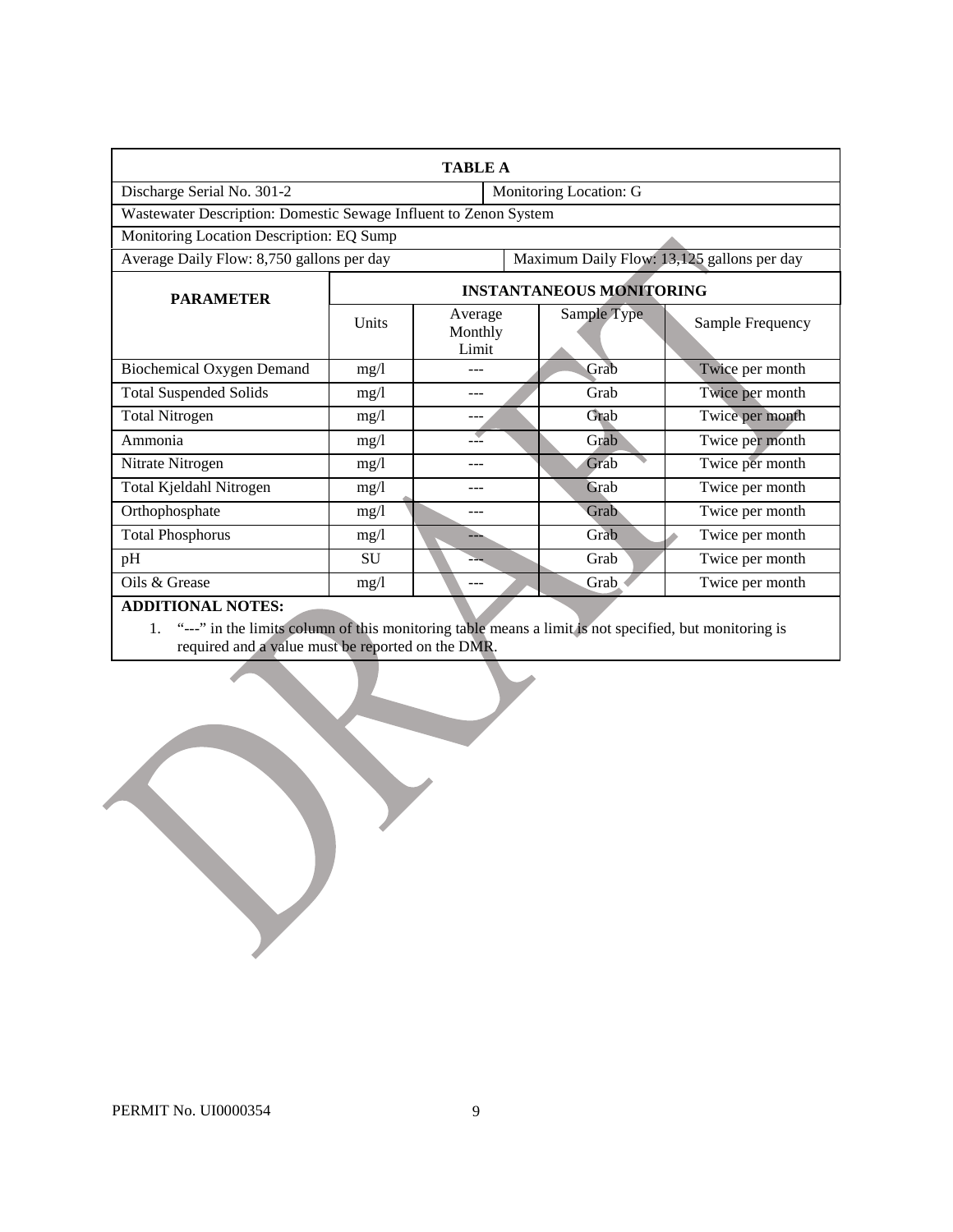| <b>TABLE B</b>                                        |                                            |                             |                        |                  |  |  |
|-------------------------------------------------------|--------------------------------------------|-----------------------------|------------------------|------------------|--|--|
| Discharge Serial No. 301-2                            |                                            |                             | Monitoring Location: J |                  |  |  |
| Wastewater Description: Effluent Intermediate Process |                                            |                             |                        |                  |  |  |
| Monitoring Location Description: Zenon Process Tank   |                                            |                             |                        |                  |  |  |
| Average Daily Flow: 8,750 gallons per day             | Maximum Daily Flow: 13,125 gallons per day |                             |                        |                  |  |  |
| <b>PARAMETER</b>                                      | <b>INSTANTANEOUS MONITORING</b>            |                             |                        |                  |  |  |
|                                                       | Units                                      | Avergae<br>Monthly<br>Limit | Sample Type            | Sample Frequency |  |  |
| pH                                                    | SU                                         |                             | Grab                   | Weekly           |  |  |
| Temperature                                           | $\rm ^{o}$ F                               |                             | Grab                   | Weekly           |  |  |
| Alkalinity                                            | mg/l                                       |                             | Grab                   | Weekly           |  |  |
| Turbidity                                             | <b>NTU</b>                                 |                             | Grab                   | Weekly           |  |  |
| ADDITIONAL NOTES.                                     |                                            |                             |                        |                  |  |  |

**ADDITIONAL NOTES:** 

1. "---" in the limits colum required and a value mu n of this m st be report onitoring table means a limit is not specified, but monitoring is ed on the DMR.

J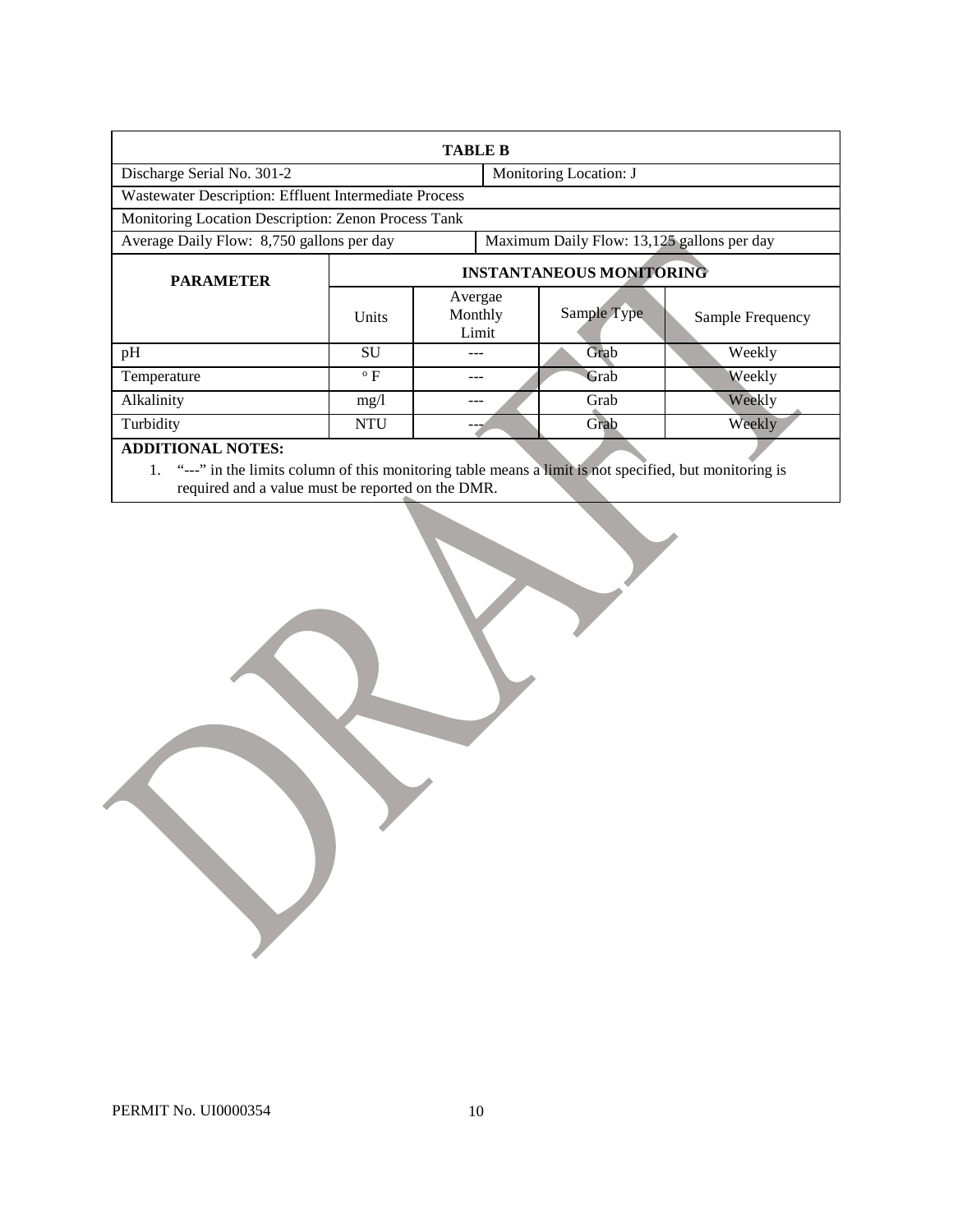|                                                             |                                                                                         |                                | <b>TABLE C</b>                    |                |                  |  |  |
|-------------------------------------------------------------|-----------------------------------------------------------------------------------------|--------------------------------|-----------------------------------|----------------|------------------|--|--|
| Discharge Serial No. 301-2                                  |                                                                                         |                                | Monitoring Location: 1 (effluent) |                |                  |  |  |
| Wastewater Description: Pretreated Domestic Sewage Effluent |                                                                                         |                                |                                   |                |                  |  |  |
| Monitoring Location Description: Following UV Disinfection  |                                                                                         |                                |                                   |                |                  |  |  |
|                                                             | Average Daily Flow: 8,750 gallons per day<br>Maximum Daily Flow: 13,125 gallons per day |                                |                                   |                |                  |  |  |
| <b>PARAMETER</b>                                            | <b>FLOW/TIME BASED MONITORING</b>                                                       |                                |                                   |                |                  |  |  |
|                                                             | Units                                                                                   | Average<br>Daily Flow<br>Limit | Maximum<br>Daily Flow<br>Limit    | Sample<br>Type | Sample Frequency |  |  |
| <b>Flow Rate</b>                                            | gpd                                                                                     | 8,750                          | 13,125                            | Daily flow     | Continuous       |  |  |
| $(Average daily)^1$                                         |                                                                                         |                                |                                   |                |                  |  |  |
| <b>PARAMETER</b>                                            | <b>INSTANTANEOUS MONITORING</b>                                                         |                                |                                   |                |                  |  |  |
|                                                             | Units                                                                                   | Average<br>Monthly Limit       | Maximum<br>Concentration          | Sample<br>Type | Sample Frequency |  |  |
| <b>Biochemical Oxygen</b><br>Demand                         | mg/1                                                                                    | 20                             | 30                                | Grab           | Twice per month  |  |  |
| <b>Total Suspended Solids</b>                               | mg/1                                                                                    | 20                             | $\overline{30}$                   | Grab           | Twice per month  |  |  |
| <b>Total Nitrogen</b>                                       | mg/1                                                                                    | ---                            | 10                                | Grab           | Twice per month  |  |  |
| Ammonia                                                     | mg/l                                                                                    |                                |                                   | Grab           | Twice per month  |  |  |
| Nitrate Nitrogen                                            | mg/1                                                                                    | ---                            | ---                               | Grab           | Twice per month  |  |  |
| Nitrite Nitrogen                                            | mg/l                                                                                    | ---                            | $---$                             | Grab           | Twice per month  |  |  |
| Total Kjeldahl<br>Nitrogen                                  | mg/1                                                                                    |                                |                                   | Grab           | Twice per month  |  |  |
| <b>Total Phosphorus</b>                                     | mg/l                                                                                    |                                |                                   | Grab           | Twice per month  |  |  |
| pH                                                          | SU                                                                                      |                                |                                   | Grab           | Twice per month  |  |  |
| Fecal Coliform                                              | col/100ml                                                                               | ---                            | 200                               | Grab           | Weekly           |  |  |
| Methanol or other<br>carbon source                          | mg/1                                                                                    |                                |                                   | Grab           | Twice per month  |  |  |
| Alkalinity                                                  | mg/1                                                                                    |                                | ---                               | Grab           | Twice per month  |  |  |
| Oils & Grease                                               | mg/1                                                                                    | ---                            | $---$                             | Grab           | Twice per month  |  |  |
| Turbidity                                                   | <b>NTU</b>                                                                              |                                |                                   | Grab           | Twice per month  |  |  |
| <b>EQQTMOTEC.</b>                                           |                                                                                         |                                |                                   |                |                  |  |  |

**FOOTNOTES:** 

 discharge and shall report on the DMR the Average Daily Flow and the Maximum Daily Flow for each month. 1. For this parameter, the Permittee shall maintain at the facility a record of the total flow for each day of

## **ADDITIONAL NOTES:**

1. "---" in the limits column on this monitoring table means a limit is not specified, but monitoring is required and a value must be reported on the DMR.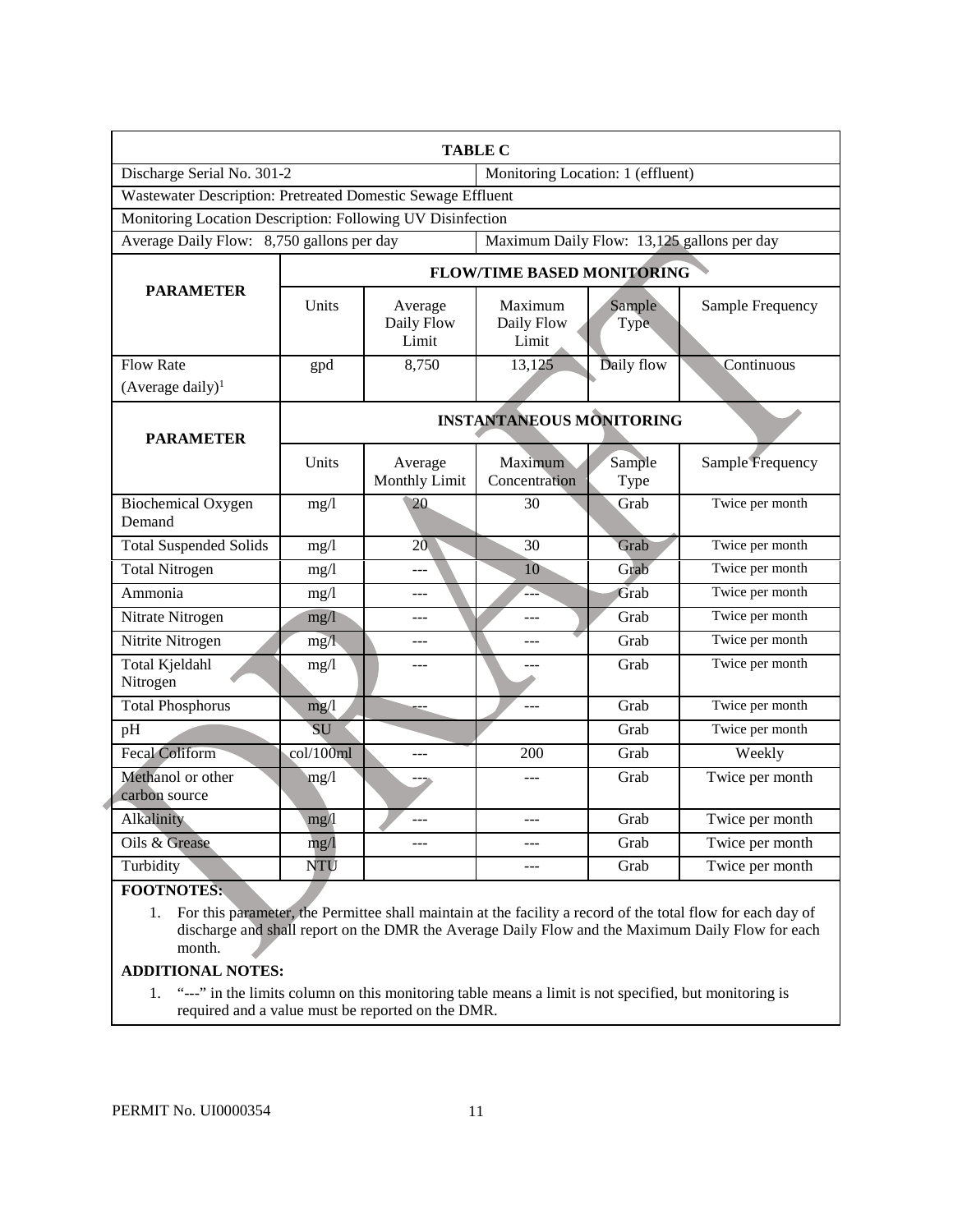ATTACHMENT 2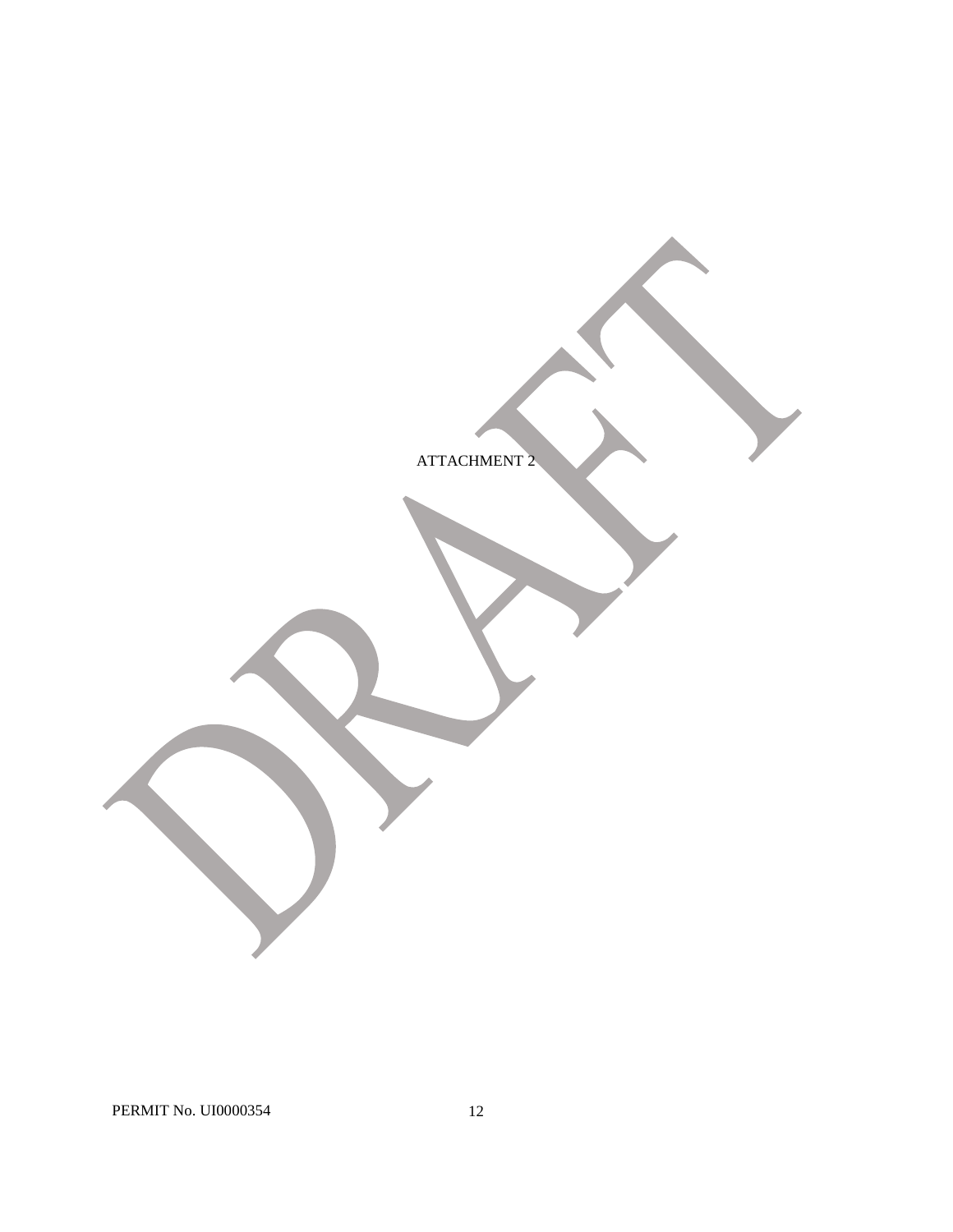| <b>TABLE D</b><br>INSPECTION, MONITORING AND MAINTENANCE REQUIREMENTS |                          |  |  |  |
|-----------------------------------------------------------------------|--------------------------|--|--|--|
| Discharge Serial No.: 301-2                                           | Monitoring Location: S   |  |  |  |
| Wastewater Description: Domestic Sewage                               |                          |  |  |  |
| <b>Inspection, Monitoring, or Maintenance</b>                         | <b>Minimum Frequency</b> |  |  |  |
| Depth of sludge in septic tank[s]                                     | During pump-out          |  |  |  |
| Pump out septic tank[s]                                               | Annually                 |  |  |  |
| Pump out grease trap[s]                                               | Quarterly                |  |  |  |
| Mechanical inspection of septic tank baffles                          | During pump-out          |  |  |  |
| Mechanical inspection of grease trap baffles                          | During pump-out          |  |  |  |
| Mechanical inspection of septic tank effluent filter                  | During pump-out          |  |  |  |
| Clean septic tank effluent filter                                     | During pump-out          |  |  |  |
| Mechanical inspection of pump station[s]                              | Monthly                  |  |  |  |
| Pump out pump chamber[s]                                              | Annually                 |  |  |  |
| Pump out equalization tank                                            | As Needed                |  |  |  |
| Test run of emergency generator                                       | Quarterly                |  |  |  |
| Water meter readings of water usage                                   | Weekly                   |  |  |  |
| Visual inspection of Zenon System                                     | Monthly                  |  |  |  |
| Mechanical inspection of alarms                                       | Monthly                  |  |  |  |
| Mechanical inspection of alkalinity feed system                       | Monthly                  |  |  |  |
| Visual inspection of UV-disinfection system                           | Monthly                  |  |  |  |
| Clean UV bulbs                                                        | Monthly                  |  |  |  |
| Visual inspection of surface condition of leaching                    | Quarterly                |  |  |  |
| field(s)                                                              |                          |  |  |  |
| Depth of ponding in leaching field(s)                                 | Quarterly                |  |  |  |
| Mow grass over leaching field(s)                                      | 3 times per year         |  |  |  |
| A DDITIONAL MOTEC.                                                    |                          |  |  |  |

**ADDITIONAL NOTES:** 

1. All inspection, monitoring, and maintenance required in this table shall be reported annually by the end of each January as an attachment to the December DMR.

2. The Madison Sanitarian shall be notified at least one week prior to pumping of septic tanks and grease traps. Verification of all pump outs shall be attached to the monitoring report and a copy of the report shall be sent to the Madison Director of Health.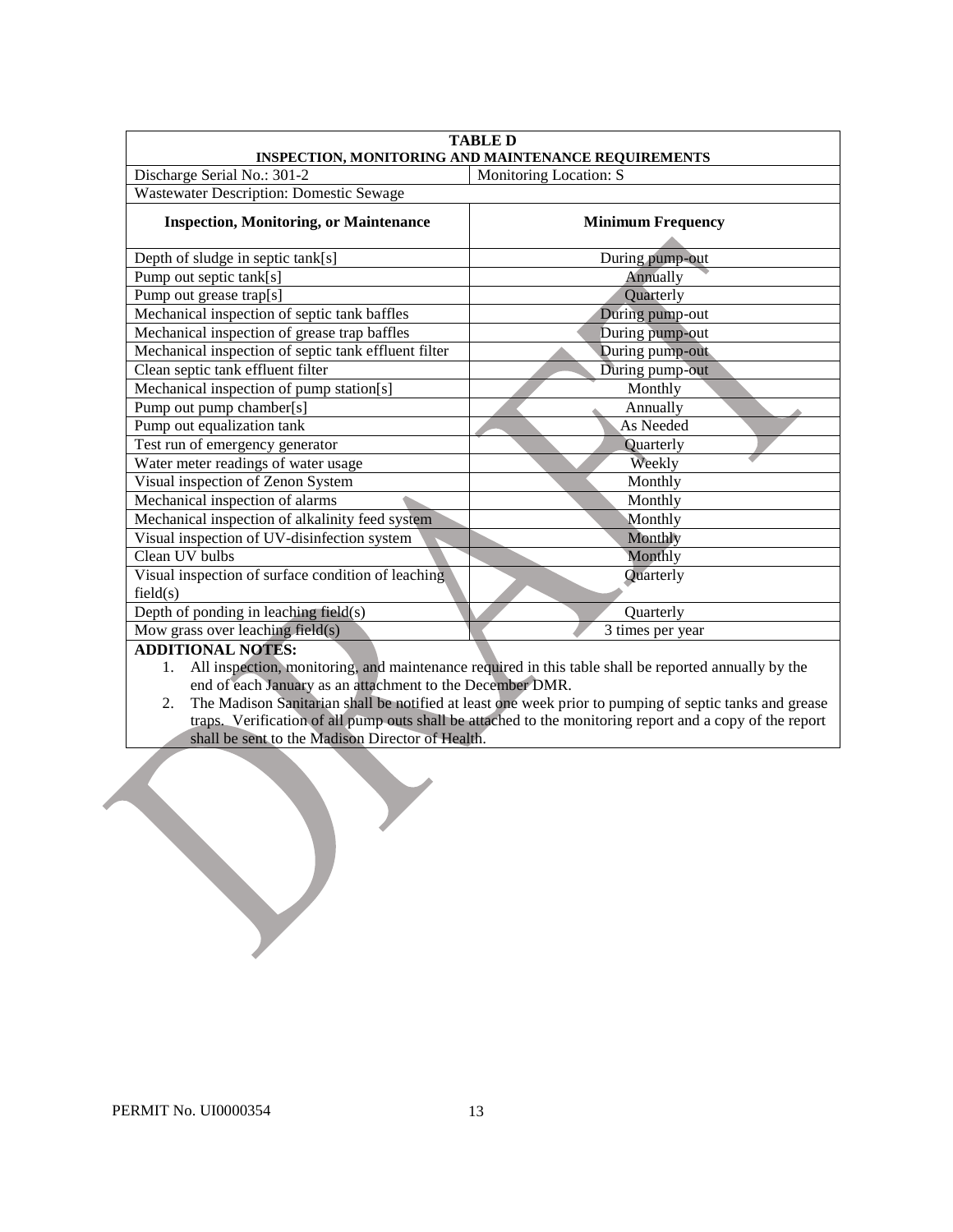## ATTACHMENT 3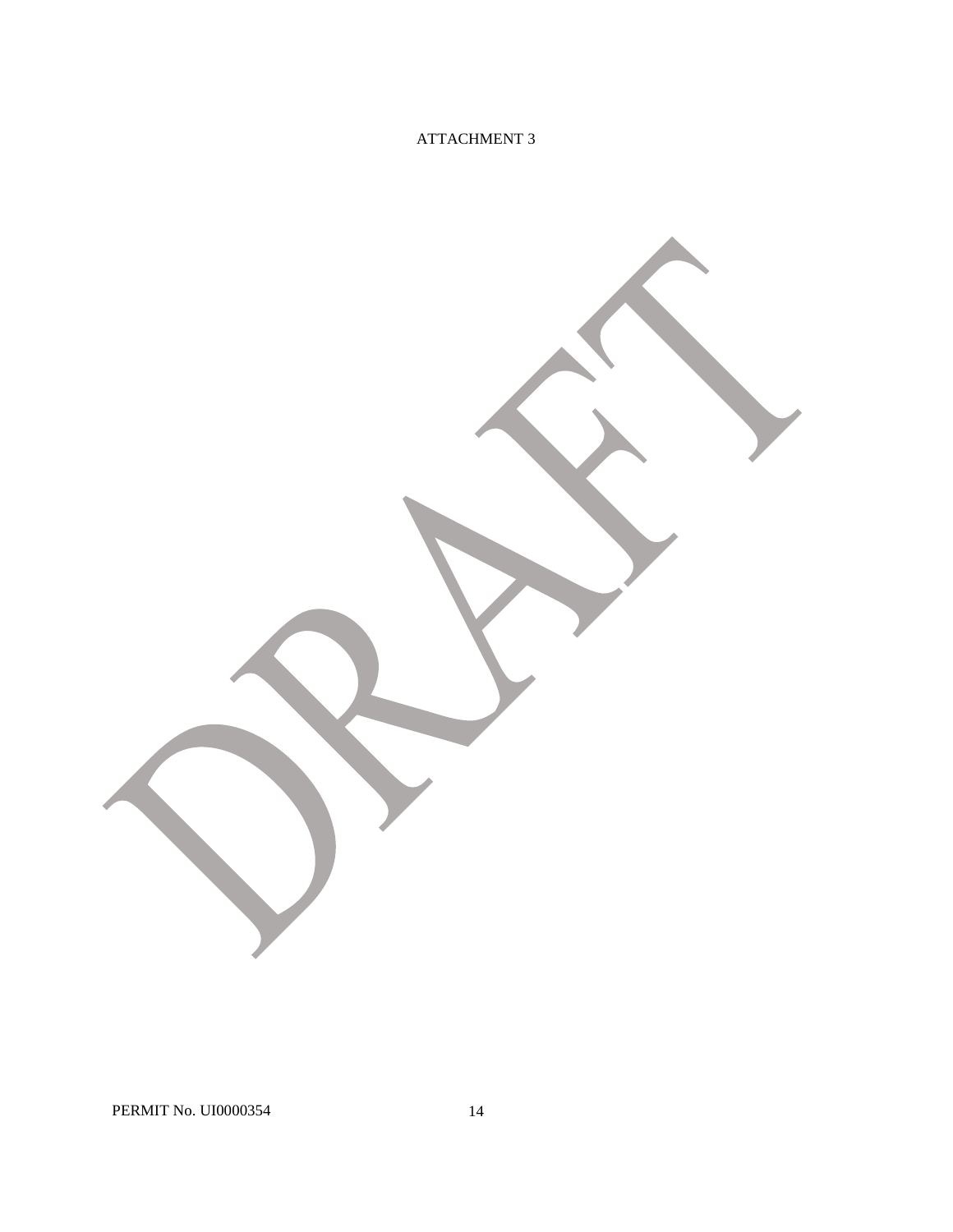| <b>TABLE E</b><br><b>GROUNDWATER MONITORING</b>                               |                                                      |                                                          |                              |  |  |
|-------------------------------------------------------------------------------|------------------------------------------------------|----------------------------------------------------------|------------------------------|--|--|
| <b>DISCHARGE SERIAL NO. 301-2</b>                                             | <b>MONITORING LOCATION: GW</b>                       |                                                          |                              |  |  |
| <b>GROUND WATER MONITORING WELL NO:.</b><br>MW-1/northeast and MW-2/northwest | <b>DESCRIPTION:</b> downgradient<br>monitoring wells |                                                          |                              |  |  |
| <b>PARAMETER</b>                                                              | <b>UNITS</b>                                         | <b>MINIMUM</b><br><b>FREQUENCY OF</b><br><b>SAMPLING</b> | <b>SAMPLE</b><br><b>TYPE</b> |  |  |
| Fecal Coliform                                                                | col/100ml                                            | Quarterly                                                | Grab                         |  |  |
| Groundwater Depth (Standard depth below grade)                                | Ft                                                   | Quarterly                                                | Instantaneous                |  |  |
| Ammonia Nitrogen                                                              | mg/1                                                 | Quarterly                                                | Grab                         |  |  |
| Nitrate Nitrogen                                                              | mg/l                                                 | Quarterly                                                | Grab                         |  |  |
| Nitrite Nitrogen                                                              | mg/1                                                 | Quarterly                                                | Grab                         |  |  |
| Total Kjeldahl Nitrogen                                                       | mg/1                                                 | Quarterly                                                | Grab                         |  |  |
| <b>Total Nitrogen</b>                                                         | mg/1                                                 | Quarterly                                                | Grab                         |  |  |
| pH                                                                            | S.U.                                                 | Quarterly                                                | Grab                         |  |  |
| <b>Total Dissolved Phosphorous</b>                                            | mg/l                                                 | Quarterly                                                | Grab                         |  |  |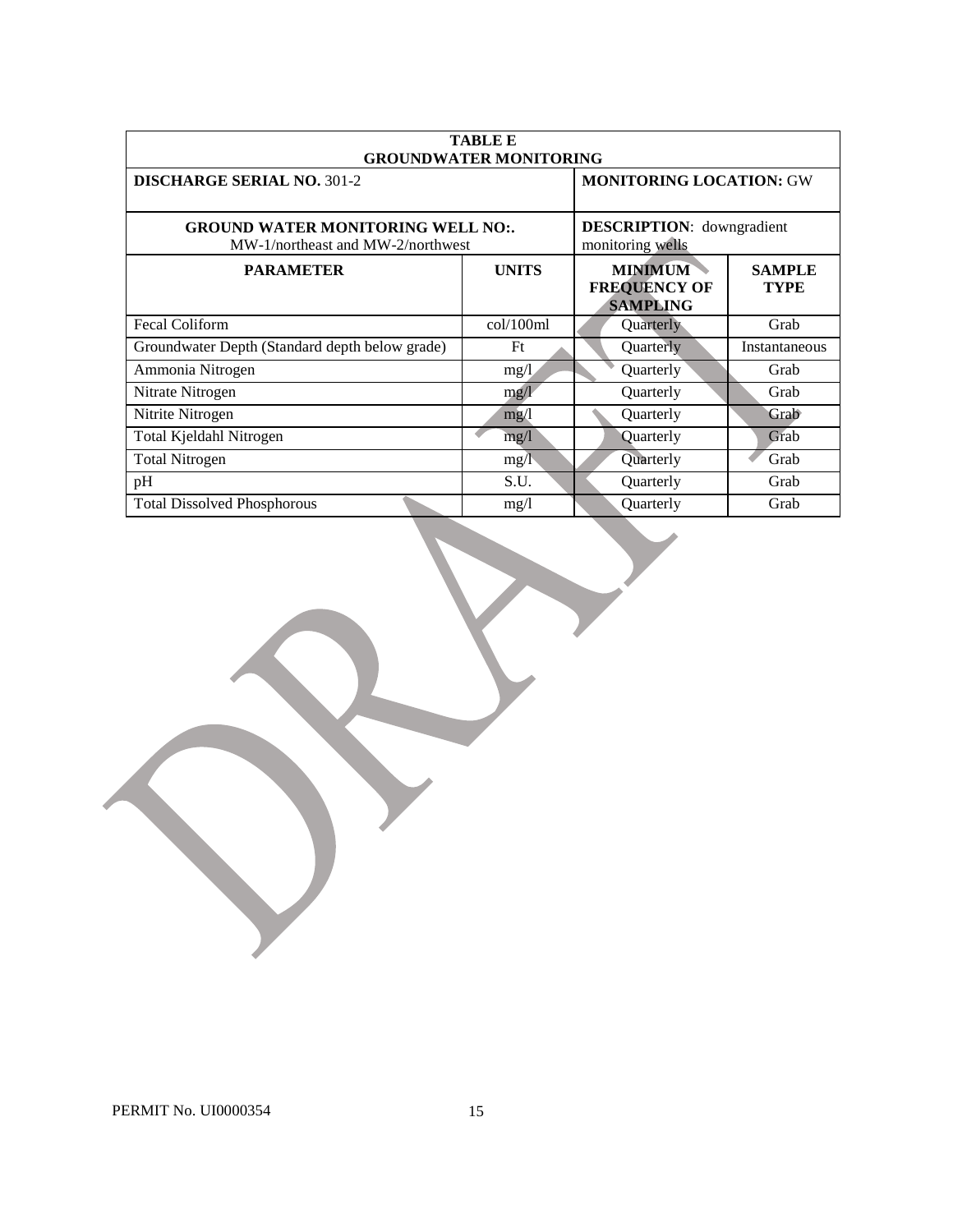# DATA TRACKING AND TECHNICAL FACT SHEET

#### **PERMIT #: UI0000354 APPLICATION #: 201106445**

 $5$  YEAR ( ) Non-Point  $(X)$  $NPDES( )$ Major  $\bigcirc$ **COMPLIANCE SCHEDULE YES** (**X**) **NO** ( ) Pollution Prevention () Permit Steps () Audit Language ( ) Other (X) Private  $(X)$  Federal  $()$ Total Wells 1 DISCHARGE CODE 312000a New  $(X)$ **DISCHARGER NAME AND ADDRESS DATA Permittee:** Hearth Management, LLC **Mailing Address: Location Address:** Hearth at Tuxis Pond Street: 217 Montgomery Street, Suite 500 Street: 100 Bradley Road City: Syracuse ST: NY Zip: 13202 City: Madison ST: CT Zip: 06443 **Contact Name:** James Collyer **Contact Name:** James Collyer **PERMIT DURATION**  10 YEAR ( X ) 30 YEAR ( ) **DISCHARGE CATEGORIZATION** Point ( )  $\qquad \text{Non-Point } (\mathbf{X}) \qquad \qquad \text{GIS } \#$ Pretreat **( )** Ground Water(UIC) **(X)** Ground Water (Other) **()** Major **( )** Significant Minor **( )** Minor**( X) Preatment Requirement ( )** Water Conservation ( ) Water Quality Requirement ( ) Remediation ( ) Other  $(X)$ **OWNERSHIP CODE**  $State \n\underline{\textcircled{\textcirc}}$  **Municipal(town only)**  $\underline{\textcircled{\textcirc}}$  Other public **UIC PERMIT INFORMATION**  Well Type  $5W12$ **PERMIT FEES**  REPRESENTING DSN  $301-2$  ANNUAL FEE \$1,110 **DEEP STAFF ENGINEER/ANALYST**  Lauren Jones **PERMIT TYPE** Reissuance **( )** Modification **( )** Subsection-e **( )**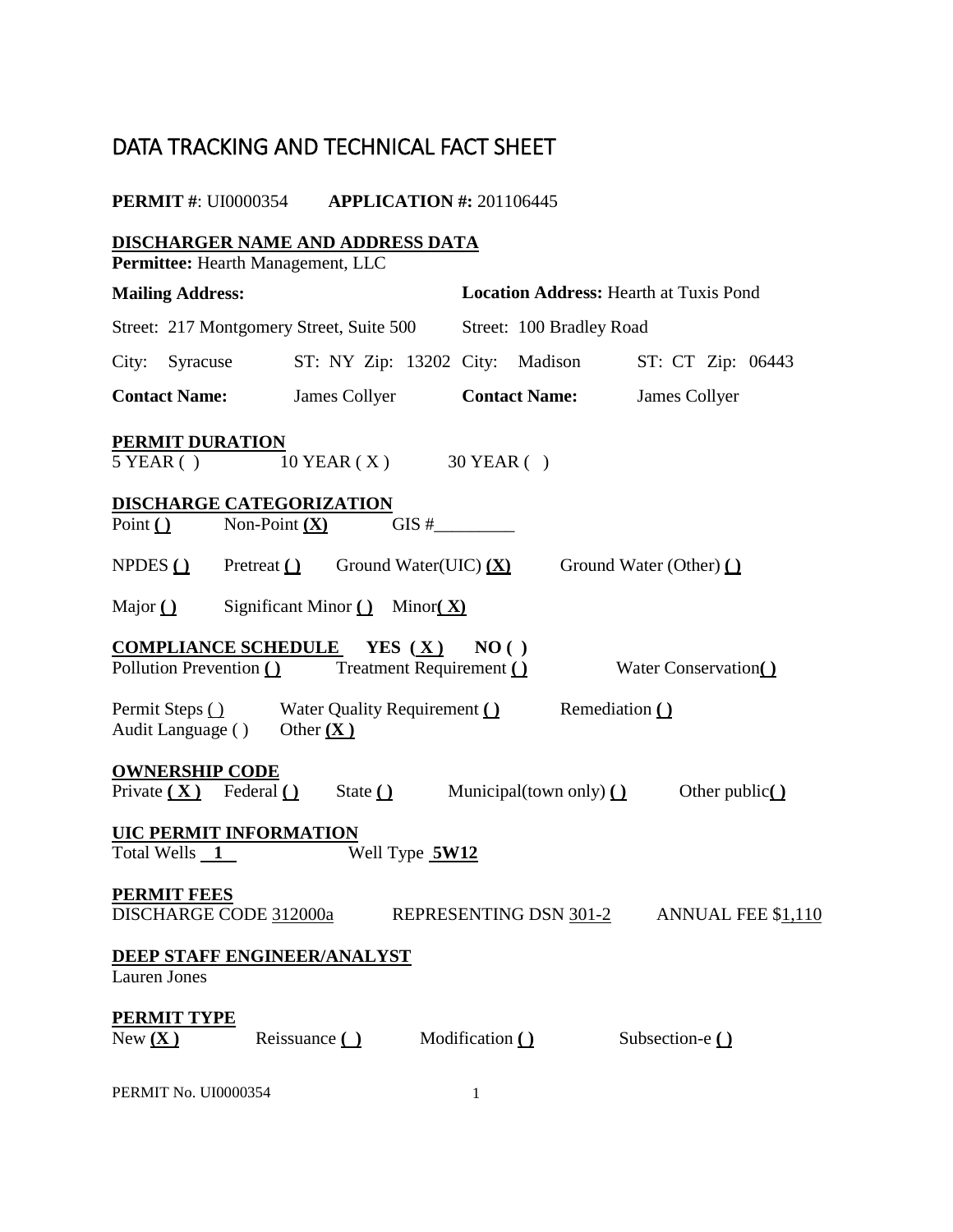## **NATURE OF BUSINESS GENERATING DISCHARGE**

Senior living facility.

## **PROCESS AND TREATMENT DESCRIPTION (by DSN)** AT (X) Recycle ( )

 wastewater treatment system. The Zenon system utilizes aerobic and anoxic biological treatment system is discharged to a subsurface sewage disposal system after disinfection. Design flow for the Treatment process consisting of a grease trap, septic tank, flow equalization tank and Zenon processes, membrane filtration and ultraviolet disinfection. The treated effluent from the Zenon system is 13,125 gallons per day.

## **RESOURCES USED TO DRAFT PERMIT**

- \_\_ Federal Effluent Limitation Guideline 40CFR name of category
- Performance Standards
- $\overline{\phantom{0}}$ Federal Development Document name of category
- l Treatability Manual
- X Department File Information
- X Connecticut Water Quality Standards
- $\overline{\phantom{0}}$ Anti-degradation Policy
- l Coastal Management Consistency Review Form
- $\overline{\phantom{0}}$ Other – Explain

## **BASIS FOR LIMITATIONS< STANDARDS OR CONDITIONS**

- X Best Professional Judgement (See Other Comments)
- X Case by Case Determination (See Other Comments)

## **OTHER COMMENTS**

 gradient monitoring well data confirms effective treatment. Based on a review of the Discharge Monitoring Reports for the past two years, the treatment system is effectively treating the discharge in compliance with proposed permitted limits. Review of down

 The prior Permittee (UI0000354 application no. 200000763) was Court Street Companies; this business was withdrawn from CONCORD on 9/22/1997. Hearth Management, LLC was registered "Continued" despite a different applicant. The current application was submitted by Hearth in CONCORD on 4/1/2001 and has some of the same officers as Court Street Companies, Inc. SIMS incorrectly notes the current permittee as The Hearth at Tuxis Pond LLC and the permit status is Management, LLC, which has operated the facility for several years, and the draft permit is therefore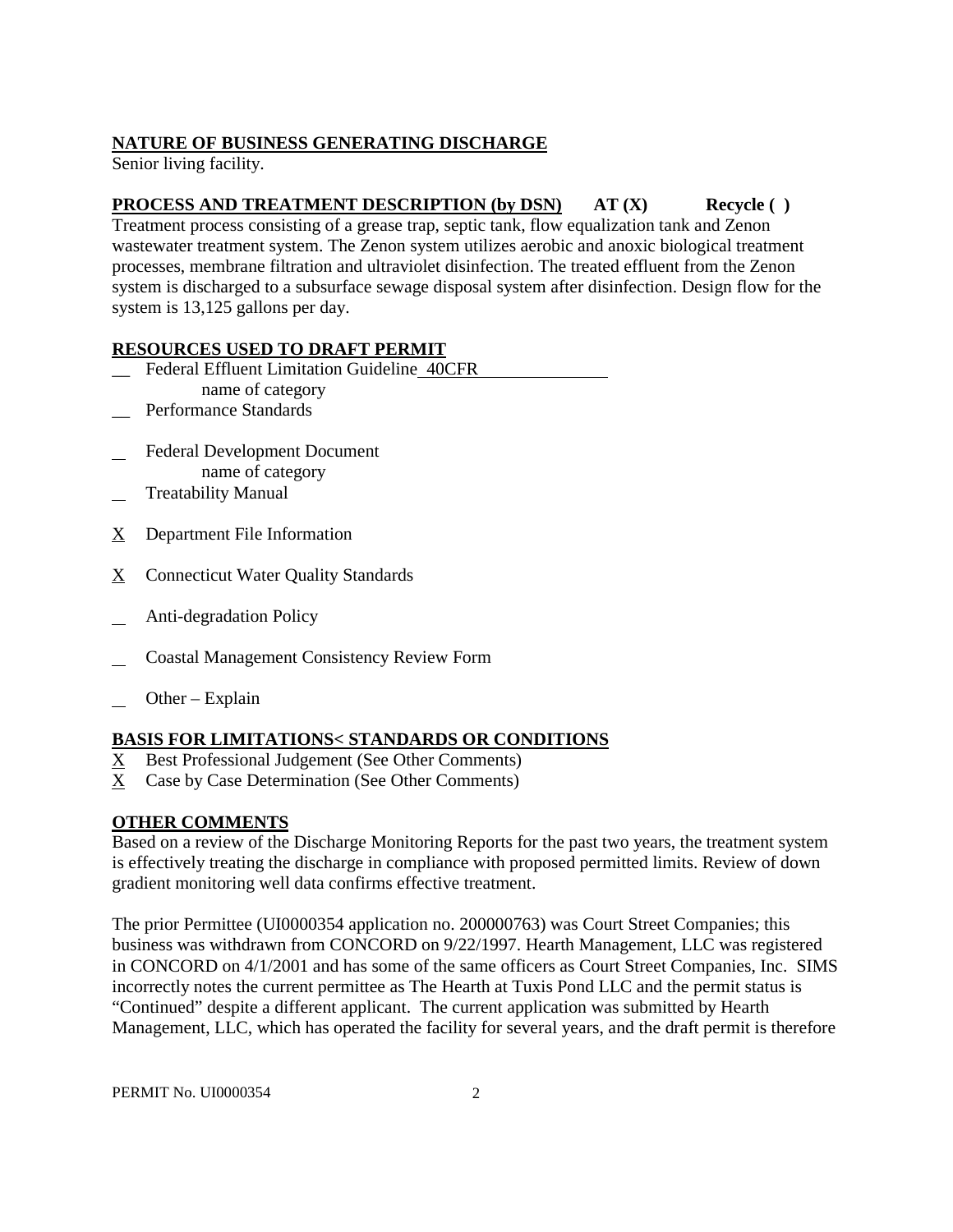proposed for issuance to the applicant as a new permit. **PROJECT HISTORY**  Application received on September 6, 2011 Notice of Sufficiency signed February 27, 2012

Tentative Determination signed \*\*\*\*\*\*, published \*\*\*\*\*\*\*. Final Determination signed \*\*\*\*\*\*.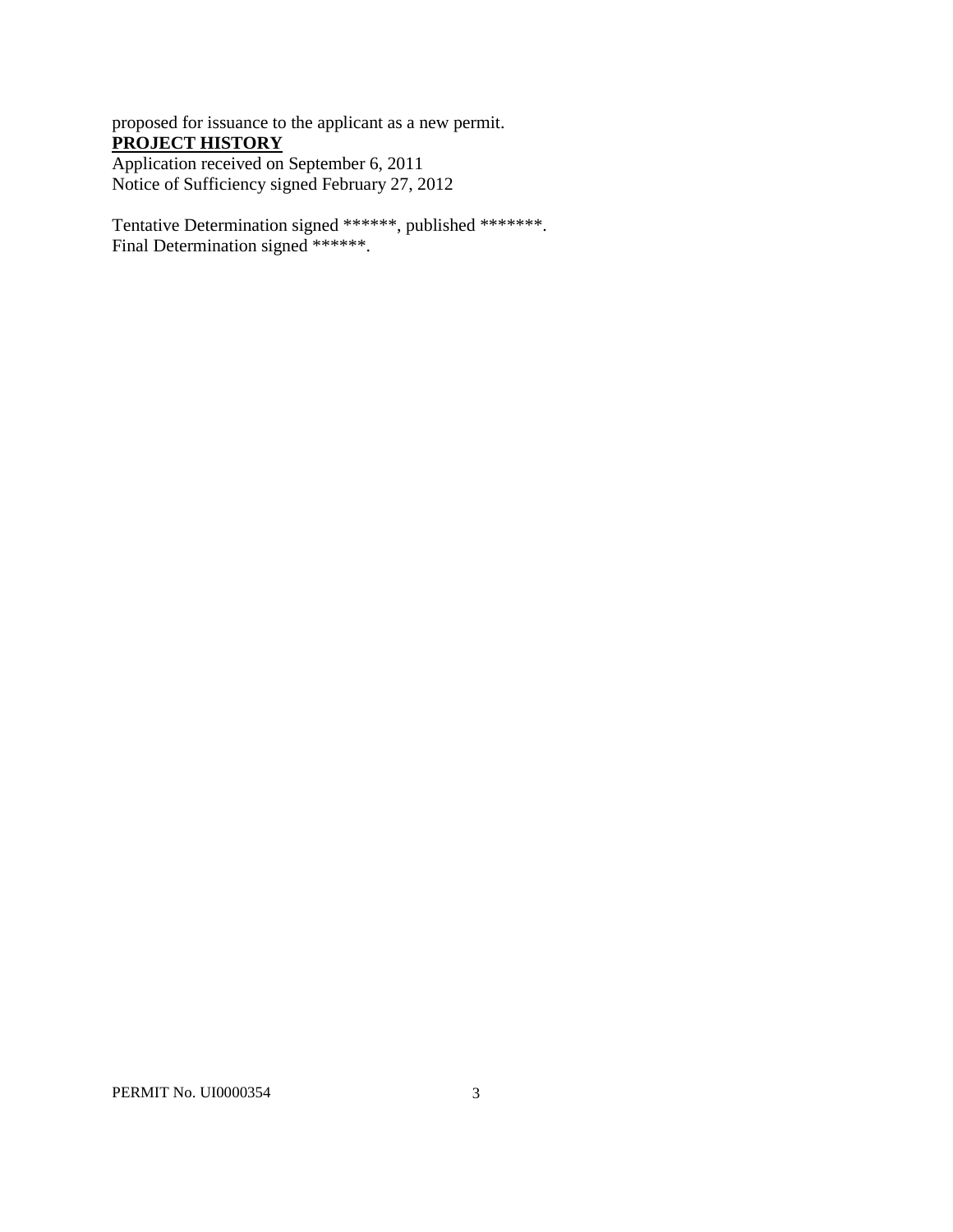

79 Elm Street . Hartford, CT 06106-5127

www.ct.gov/deep Affirmative Action/Equal Opportunity Employer

## **NOTICE OF TENTATIVE DECISION INTENT TO ISSUE A STATE PERMIT AND AN UNDERGROUND INJECTION CONTROL PERMIT FOR THE FOLLOWING DISCHARGE INTO THE WATERS OF THE STATE OF CONNECTICUT**

## **TENTATIVE DECISION**

The Commissioner of Energy and Environmental Protection hereby gives notice of a tentative decision to issue a permit based on an application submitted by **Hearth Management, LLC**  ("the applicant") under section 22a-430 of the Connecticut General Statutes for a permit to discharge into the waters of the state.

In accordance with applicable federal and state law, the Commissioner has made a tentative decision that continuance of the existing system to treat the discharge would protect the waters of the state from pollution; and the Commissioner proposes to issue a permit for the discharge to the groundwaters in the South Central Shoreline watershed.

The proposed permit, if issued by the Commissioner, will require that all wastewater be treated to meet the applicable effluent limitations, and periodic monitoring to demonstrate that the discharge will not cause pollution.

## **APPLICANT'S PROPOSAL**

Hearth Management, LLC proposes to continue discharging a maximum of 13,125 gallons per day of wastewaters to the groundwaters in the watershed of the South Central Shoreline watershed from operations at a senior care facility.

The name and mailing address of the permit applicant are: **Hearth Management, LLC, 217 Montgomery Street, Suite 500, Syracuse, NY 13202.** 

The activity take(s) place at: **Hearth at Tuxis Pond, 100 Bradley Road, Madison, CT 06443** 

## **REGULATORY CONDITIONS**

## Type of Treatment

The senior living facility is served by a treatment process consisting of a grease trap, septic tank, flow equalization tank and Zenon wastewater treatment system. The Zenon system utilizes aerobic and anoxic biological treatment processes, membrane filtration and ultraviolet disinfection. The treated effluent from the Zenon system will be discharged to a subsurface sewage disposal system after disinfection.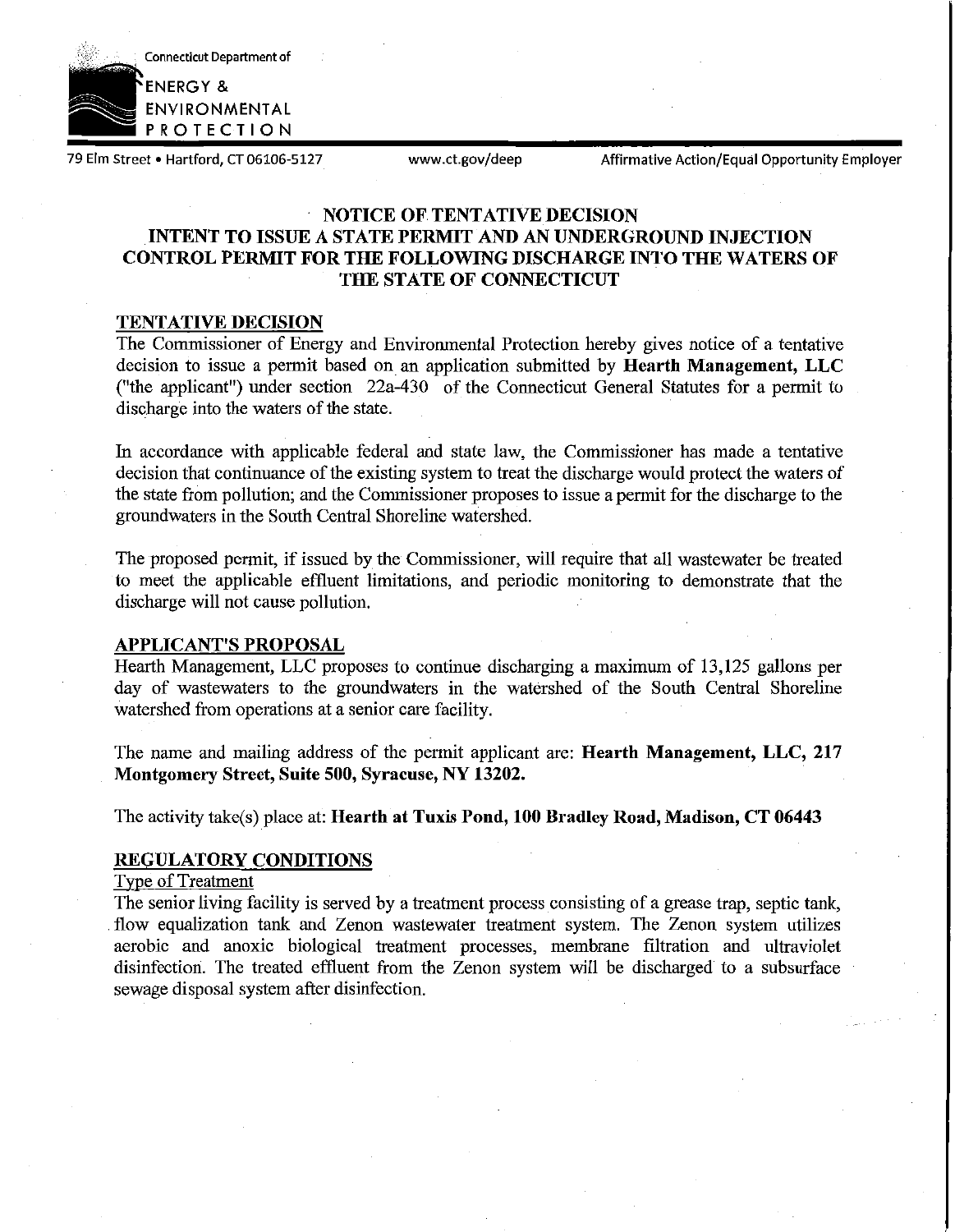## **COMMISSIONER'S AUTHORITY**

The Commissioner of Energy and Environmental Protection is authorized to approve or deny such permits pursuant to section 22a-430 of the Connecticut General Statutes and the Water Discharge Permit Regulations (section 22a-430-3 and 4 of the Regulations of Connecticut State Agencies), and section 1421 of the Federal Safe Drinking Water Act 42 USC et. seq.

## **INFORMATION REQUESTS**

The application has been assigned the following numbers by the Department of Energy and Environmental Protection. Please use these numbers when corresponding with this office regarding this application.

## APPLICATIONNO. 201106445; PERMIT ID NO. UI0000354

Interested persons may obtain copies of the application from James Collyer, Director of Maintenance and Operations, Hearth Management, LLC, 217 Montgomery Street, Suite 500, Syracuse, NY 13202; Phone: (315) 453-0561

The application is available for inspection by contacting Lauren Jones 860-424-3155, at the Department of Energy and Environmental Protection, Bureau of Materials Management and Compliance Assurance, 79 Elm Street, Hartford, CT 06106-5127 from 8:30 - 4:30, Monday through Friday.

Any interested person may request in writing that his or her name be put on a mailing list to receive notice of intent to issue any permit to discharge to the surface waters of the state. Such request may be for the entire state or any geographic area of the state and shall clearly state in writing the name and mailing address of the interested person and the area for which notices are requested.

#### **PUBLIC COMMENT**

Prior to making a final decision to approve or deny any application, the Commissioner shall consider written comments on the application from interested persons that are received within 30 days of this public notice. Written comments should be directed to Lauren Jones, Bureau of Materials Management and Compliance Assurance, Department of Energy and Environmental Protection, 79 Elm Street, Hartford, CT 06106-5127. The Commissioner may hold a public hearing prior to approving or denying an application if in the Commissioner's discretion the public interest will be best served thereby, and shall hold a hearing upon receipt of a petition signed by at least twenty-five persons. Notice of any public hearing shall be published at least 30 days prior to the hearing.